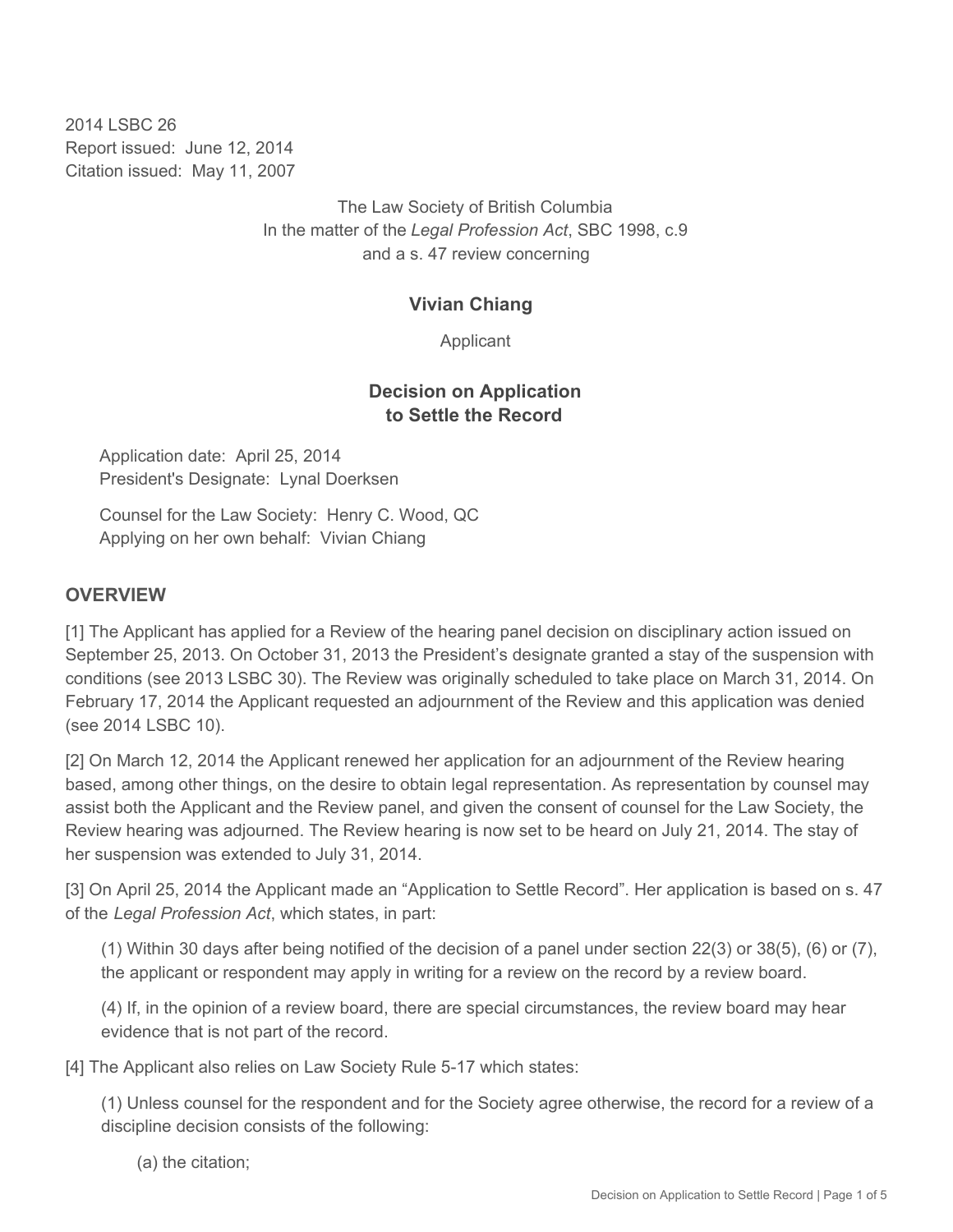- (b) a transcript of the proceedings before the panel;
- (c) exhibits admitted in evidence by the panel;

(c.1) any written arguments or submissions received by the panel;

- (d) the panel's written reasons for any decision;
- (e) the notice of review under Rule 5-15.

(2) If, in the opinion of the review board, there are special circumstances, the review board may admit evidence that is not part of the record.

[5] It is not relevant to this application, but I pause to note that, although s. 47 and Rule 5-17 currently require a review before a review board, this review arose before the creation of review boards and therefore will be heard by a review panel of Benchers.

[6] The Applicant agrees that she has received as part of the Record a copy of the following material as required by Rule 5-17(1), or with the consent of Law Society counsel:

(a) The citation;

(b) A transcript of the proceedings on October 7 and 8, 2008 (Facts and Determination) and August 29, 2013 (Disciplinary action);

(c) The exhibits before the October 7 and 8, 2008 and August 29, 2013 hearing panels;

(d) The written submissions received by the October 7 and 8, 2008 and August 29, 2013 hearing panels;

- (e) The decisions of the:
	- i. October 7 and 8, 2008 hearing panel (Facts and Determination issued June 17, 2009);
	- ii. September 30, 2010 Review panel (issued December 20, 2010)
	- iii. British Columbia Court of Appeal (dated January 15, 2013);
	- iv. Supreme Court of Canada (dated June 13, 2013);
	- v. August 29, 2013 hearing panel decision (Disciplinary action issued September 25, 2013).
- (f) The notice of review under Rule 5-15 dated October 23, 2013 (filed by the Applicant).
- (g) Revised Notice of Review dated November 26, 2013.

[7] The Applicant submits the following documents should be considered part of the "record" as set out by Rule 5-17 and do not require the consent of the Law Society counsel:

- (a) The transcript of the review hearing of September 30, 2010;
- (b) The submissions received by the September 30, 2010 Review panel.
- [8] The Applicant relies on *Law Society of BC v. Berge*, 2006 LSBC 19, and quotes paragraph 14:

Section 47(1) requires a review on the record. Subsection (4) includes *all past events*. This includes *the whole proceeding* that has been undertaken before the Panel, including both verdict and penalty. There is one record, not a record for the verdict phase and a separate and different record for the penalty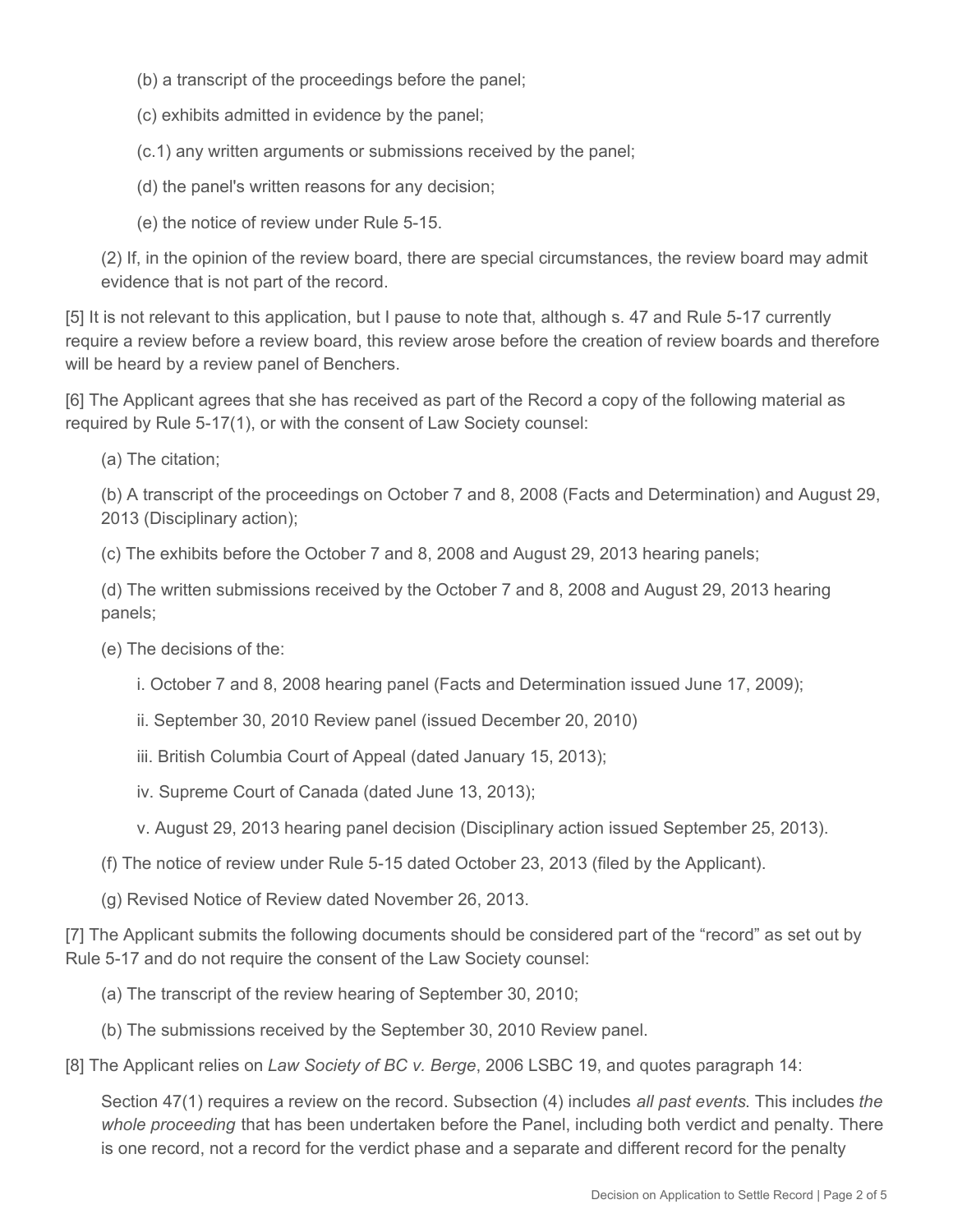phase.

[emphasis added by the Applicant]

## **ISSUE**

[9] The issue is: What is the "record" that is to be before the Review panel?

# **CHRONOLOGY OF LEGAL PROCEEDINGS**

[10] Before proceeding further with the legal analysis, some history of the Applicant's matter must be set out:

(a) May 11, 2007 – citation issued

(b) October 7 and 8, 2008 – hearing on Facts and Verdict conducted

(c) June 17, 2009 – decision on Facts and Verdict issued (with a minority decision); the Law Society sought a review of this decision;

(d) September 30, 2010 – Review on Facts and Verdict held;

(e) December 20, 2010 – decision on Review reversed the hearing panel, found the Applicant guilty of professional misconduct and returned the matter to the hearing panel to determine disciplinary action. The Applicant appealed to the British Columbia Court of Appeal before hearing on disciplinary action was held;

(f) January 15, 2013 – Court of Appeal dismissed the Applicant's appeal with reasons, the Applicant sought leave to appeal to the Supreme Court of Canada;

(g) June 13, 2013 – Supreme Court of Canada dismissed the application to appeal without reasons;

(h) August 29, 2013 – Discipline hearing conducted by the original panel to determine disciplinary action;

(i) September 25, 2013 – Decision on disciplinary action issued suspending the Applicant for one month;

(j) October 23, 2013 – Applicant seeks a review of the decision on disciplinary action (the suspension).

(k) November 26, 2013 – Applicant files a revised Notice of Review seeking a review of all decisions related to the citation issued on May 11, 2007.

## **POSITION OF THE LAW SOCIETY**

[11] Counsel for the Law Society submits that the record, as set out in paragraph 4 above, satisfies the requirements of Rule 5-17 and a "plain reading" of Rule 5-17 does not permit the addition of any further material. Further, the Law Society does not agree that the additional documents requested by the Applicant (and set out in paragraph 5 above) form part of the "Record".

## **ANALYSIS**

[12] Section 8 of the *Interpretation Act* [RSBC 1996] Chapter 238 states:

Every enactment must be construed as being remedial, and must be given such fair, large and liberal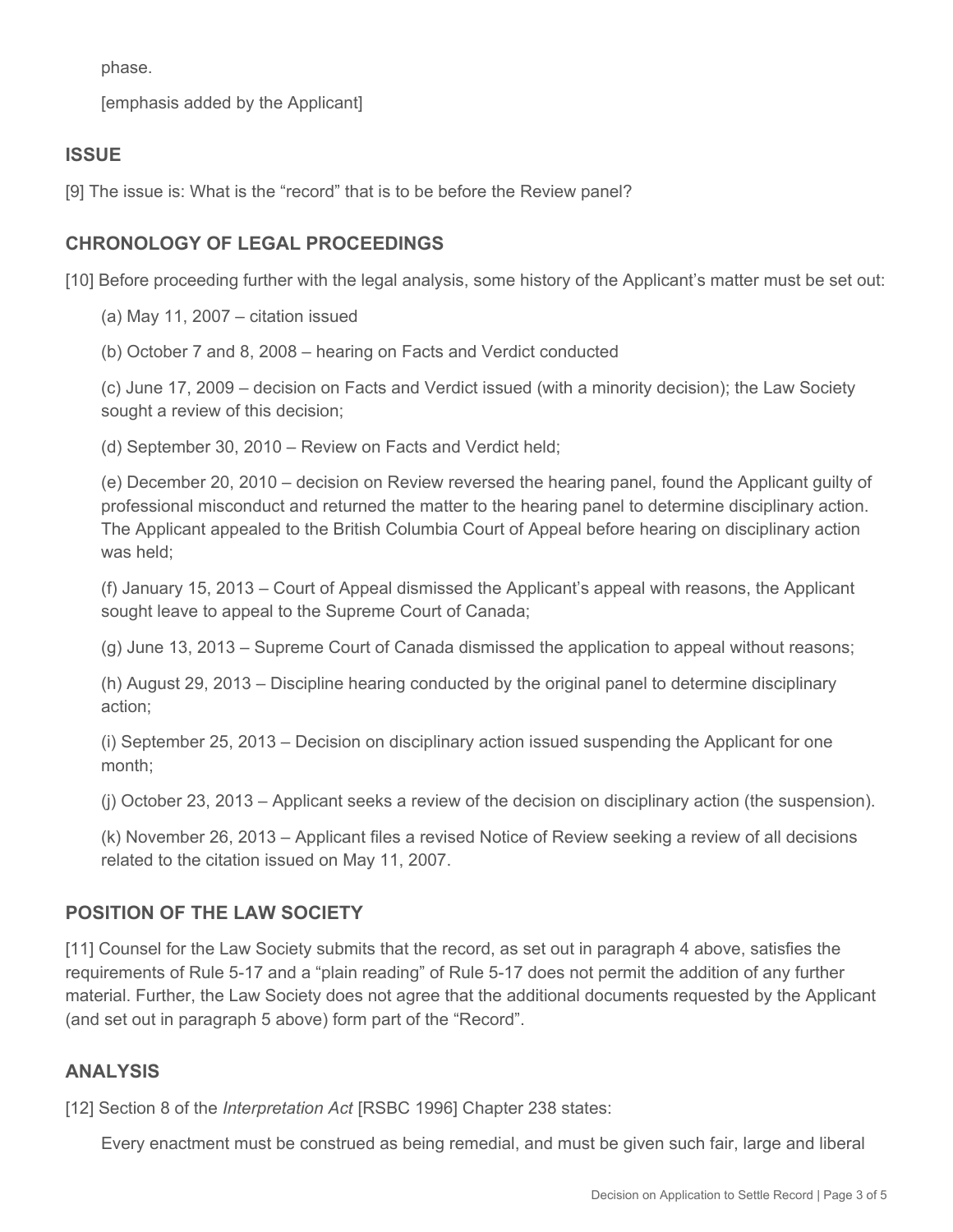construction and interpretation as best ensures the attainment of its objects.

[13] The object of Rule 5-17 is to put before the Review panel all of the relevant material it will need to make a fair and rational decision. Rule 5-17(1) sets out the six items that are relevant in most cases. If Rule 5-17(1) meant to include "everything", unless counsel agreed otherwise, there would be no need for Rule 5-17(2), which allows the Applicant to apply to the Review panel to add to the record where there are exceptional or "special circumstances".

[14] The Applicant cites *Law Society of BC v. Berge* in support of her application. A careful review of *Berge*  shows it is not helpful to her application. *Berge* concerns the relationship between sections 38 and 47 of the *Legal Profession Act* and a respondent's right to a review of both the verdict and penalty decisions. In *Berge*, the respondent had been found guilty of conduct unbecoming a lawyer. In a subsequent hearing several months later, a penalty was imposed. After the penalty decision, the respondent sought a review of both the verdict and penalty. The Law Society argued, unsuccessfully, that the respondent could only apply to review the penalty decision as the *Legal Profession Act* permitted the Law Society to apply for a review only after the verdict was rendered.

[15] The review by the Benchers in *Berge* held that this was not how the Act and Rules are to be interpreted. The fact that the Rules only permit the Law Society to apply for a review after the initial hearing is because there is no need for a respondent to apply for a review if he or she is not found guilty of any misconduct after the initial hearing. The rationale for this interpretation is explained at paragraph 12 of *Berge*:

- (a) Review of a verdict and penalty should occur at the same time, and
- (b) The respondent should know the penalty before deciding whether or not to appeal.

[16] Discipline hearings are usually conducted in two phases: the initial hearing to determine the facts and if the respondent has committed any misconduct; and, if misconduct is found, a second hearing to determine disciplinary action. It would be inefficient to allow the respondent a review of the facts and any finding of misconduct before the disciplinary action has been given.

[17] Thus, the Applicant's reliance on paragraph 14 of *Berge* (quoted in paragraph 8 of this decision above) is not applicable to this case. The reference to "all past events" is a reference to the facts of the case at hand; and the "whole proceeding" is in the singular. *Berge* does not say that "all proceedings" are to be before the Review panel. Further support for this is found at paragraph 22 of *Berge*:

If a Review initiated by a respondent were limited to a review on the penalty alone, *the record of the discipline hearing would not be required*. Only the penalty decision would be required. The above Rules support a respondent having the right to have a decision under Section 38(4) reviewed.

[emphasis added]

And at paragraph 24:

The old Law Society Rules set up a separate procedure for different claims. The current Rules create a single procedure for Reviews on the Record. Both the respondent and the Discipline Committee now have the ability to appeal any decision on the record.

[18] The Applicant's case is a different situation than in *Berge*. The Applicant was initially found not guilty of any misconduct at the first hearing. The Law Society sought a review and was successful in overturning the initial decision. The Applicant did not wait until a hearing to determine penalty was completed but proceeded to the Court of Appeal. Thus, in the Applicant's case, the proceedings have been bifurcated despite the intent of the Act and Rules as explained in *Berge*.